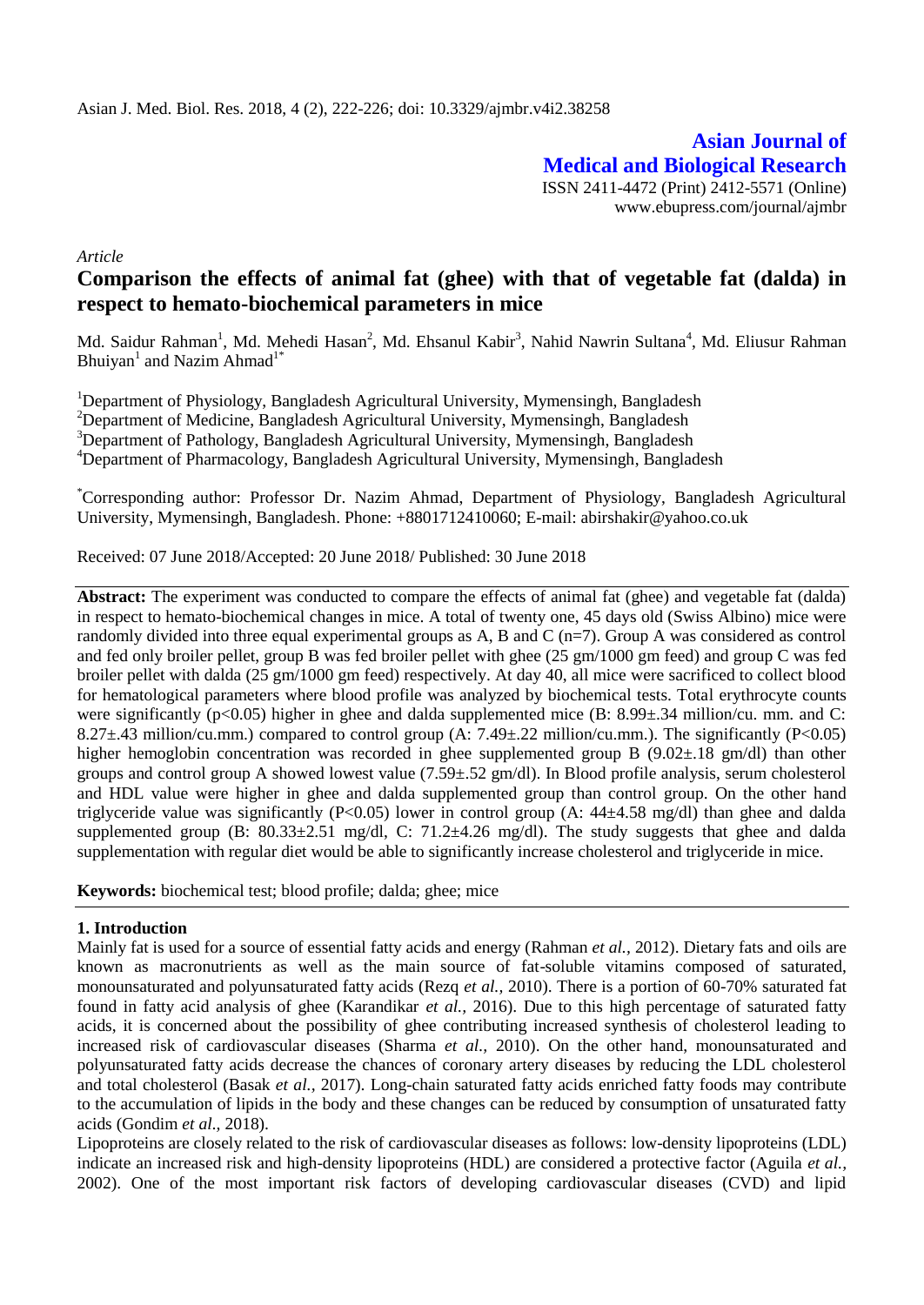abnormalities is hypercholesterolemia which is a lipoprotein metabolic disorder characterized by high serum low density lipoprotein and blood cholesterol (Akter *et al.,* 2013).

Generally high-fat diets and diets high in saturated fats cause obesity and fatty livers in a number of different strains and species of rodents (Wiley and Weinheim, 2002). High fat or cholesterol western diets induce extreme hypercholesterolemia and also lead to decrease HDL levels and hypertriglyceridemia. Moreover, these diets generate pathologies independent of atherosclerosis such as changes in plasma lipids and dietary cholesterol increases the levels of hepatic and plasma triacylglycerols by reducing fatty acid oxidation (Islam *et al.,* 2014).

Chemically ghee (clarified butter) contains triglycerides mixture, particularly derived from fatty acids such as palmitic, oleic, myristic and stearic acids. Fats rich in saturated fatty acids may cause the elevation of plasma total and lipoprotein cholesterol. Changes in the diet in terms of fatty acid content have a remarkable effect on blood lipid profile. The information regarding the effects of ghee and dalda with high fat diet on cardiovascular and hepatic disease is limited (Ohlsson, 2010).

Traditionally in Bangladesh, people commonly use ghee and dalda to make foods more delicious and tasty. But as we know ghee and dalda contains high level of fatty acids that are responsible for cardiovascular diseases and obesity, it is necessary to investigate the marginal supplementation dose of these fats. There some study on heart diseases in man related with *dyslipidemia* or obesity were reported in Bangladesh (Zaman *et al.,* 2007; Islam *et al.,* 2002; Islam and Majumder, 2012) but there is scanty information on heart diseases of companion animals (i.e., dog, cat, etc.). As research on companion animals (dogs and cats) is difficult to carry out, the laboratory animals (mice) were selected as experimental model for this study. Therefore, the experiment was done to investigate the effects of ghee and dalda on hematological and biochemical profile of blood such total erythrocyte count (TEC), hemoglobin (Hb) concentration, total serum cholesterol, triglycerides and high density lipoprotein (HDL) of mice.

#### **2. Materials and Methods**

The experiment was conducted in the Department of Physiology, Bangladesh Agricultural University (BAU), Mymensingh.

### **2.1. Ethical statement**

All mice were maintained in cages according to university animal care using their guidelines and the samples were collected by following the international standard considering animal welfare and ethics.

#### **2.2. Experimental animals**

In this study, 45 days aged twenty one Swiss Albino mice *(Mus musculus)* with an average body weight of 25±1 gm were purchased from Pharmacy Department, Jahangirnagar University, Savar, Dhaka. Before the experiment the mice were adapted for 7 days for getting used to the environment.

## **2.3. Experimental protocols and diet**

The mice were randomly divided into 3 equal groups (n=7). Group A was considered as untreated control and fed on standard commercial broiler pellet. Mice of group B and C were fed on standard broiler pellet enriched with ghee (1000 gm: 25 gm) and dalda (1000 gm: 25 gm) respectively for a period of 40 days (16 October to 25 November, 2015). The diet was prepared on daily basis and supplied as 5gm/mouse/day and fresh drinking water was supplied ad libitum in all groups. On day 40, blood samples were collected by a syringe directly from the heart by sacrificing the mice after an overnight fasting. Fresh blood was used for hematological studies and prepared serum for biochemical analysis.

#### **2.4. Hematological parameters**

Total erythrocyte count (TEC) and the hemoglobin estimation (acid-hematin method) was determined as described by Ghai (1999). The number of RBC was calculated as follows: {(Number of RBC No. of cell counted X 10000)  $\div$  1000000} and the result was expressed in million/mm<sup>3</sup>. The result of hemoglobin concentration was expressed in gm/dl or gm%.

#### **2.5. Biochemical studies**

The biochemical parameters were performed colorimetrically using Humalyzer 2000 (Human type, Germany) in collaboration with Biochemistry Department, BAU, Mymensingh. The total serum cholesterol and triglycerides were determined following the procedure described by Trinder and Ann (1969). After enzymatic hydrolysis and oxidation the results were expressed in mg/dl. Low-density lipoproteins (LDL and VLDL) and chylomicron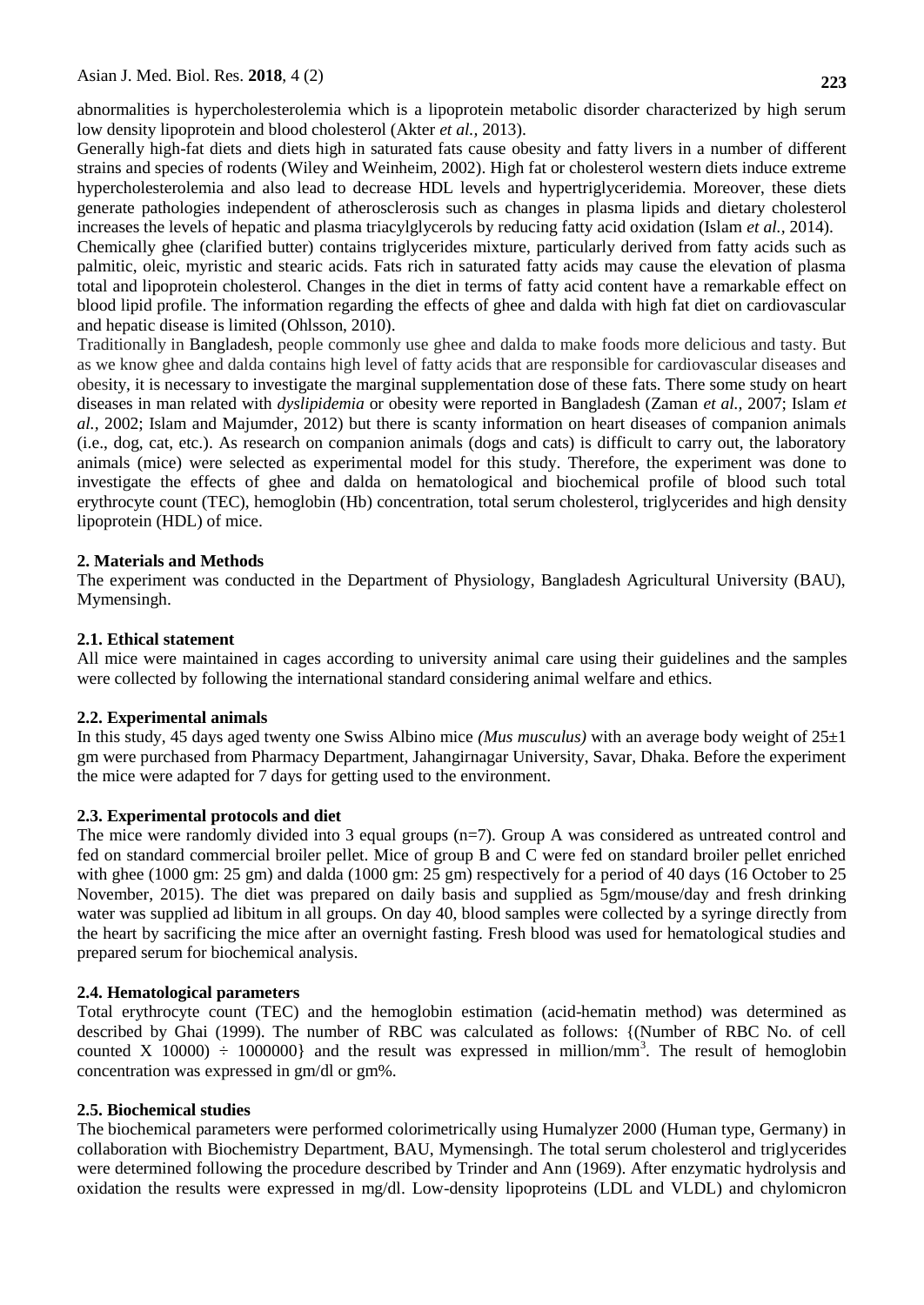fractions were precipitated quantitatively by the addition of phosphotungstic acid in presence of magnesium ions. After centrifugation, the cholesterol concentration in the HDL (high-density lipoprotein) fraction was determined which remained in the supernatant.

### **2.6. Statistical analysis**

The hematological and biochemical parameters of mice corresponding to Animal fat (Ghee) & Vegetable fat (Dalda) supplementation were compared by performing ANOVA (Analysis of Variance) by Steel and Torrie (1980).

### **3. Results**

The animals consumed ghee and dalda enriched ration for 40 days and there some changes were found in their blood profile. Changes in total erythrocyte count and hemoglobin content in different groups of mice are presented in Table 1. Total erythrocyte counts were significantly (p<0.05) higher in ghee supplemented group B  $(8.99\pm.34 \text{ million/cu. mm.})$  and dalda supplemented group C  $(8.27\pm.43 \text{ million/cu.mm.})$  compared to control group A (7.49±.22 million/cu.mm.). Statistically significant (P<0.05) difference was also recorded in between ghee dalda supplemented mice. The highest hemoglobin concentration was observed in group B  $(9.02\pm0.18$ gm/dl) followed by group C (8.37 $\pm$ 0.09 gm/dl) and group A (7.59  $\pm$  0.52 gm/dl) in terms of significant (P<0.05) differences among the groups.

|  |  | Table 1. Effects of ghee and dalda on hematological parameters (mean $\pm$ SD) in mice (n=7). |  |  |
|--|--|-----------------------------------------------------------------------------------------------|--|--|
|  |  |                                                                                               |  |  |

| <b>Hematological</b> | $Mean \pm SD$            |                           |                     | <b>P-value</b> | Reference value |
|----------------------|--------------------------|---------------------------|---------------------|----------------|-----------------|
| <i>parameters</i>    | <b>Group-A</b> (Control) | Group-B (Ghee)            | Group-C (Dalda)     |                |                 |
| RBC (million/mm3)    | $7.49 \pm .22$ °         | $8.99 \pm .34^{\text{a}}$ | $8.27 + 43^{\circ}$ | 0.05           | $5 - 9.5$       |
| $Hb$ (gm %)          | $7.59 \pm .52$ °         | $9.02 \pm 18^{a}$         | $8.37 + .09^b$      | 0.05           | $10.9 - 16.3$   |

\*Reference values are in accordance with Suckow *et al.* (2001). Values with different superscript letter in same row differ significantly (P<0.05).

The plasma lipid profiles regarding serum cholesterol, triglyceride and HDL are shown in Table 2. Total cholesterol levels were significantly (P<0.05) much higher in ghee supplemented group B (157.3±4.51 mg/dl) and dalda supplemented group C (160±4.58mg/dl) comparatively with the lowest value in control group A  $(133.67 \pm 3.05 \text{ mg/d})$ . The values were statistically significant (P<0.05) among all three groups. Triglyceride concentration varies significantly (P<0.05) among the groups the value was lower in group A (44 $\pm$ 4.58 mg/dl) compared to group B (80.33 $\pm$ 2.51 mg/dl) and group C (71.2 $\pm$ 4.26 mg/dl). HDL values of group B (65 $\pm$ 1.75 mg/dl) and C (58.1 $\pm$ 1.80 mg/dl) were obtained more than group A (50.67 $\pm$ 3.51 mg/dl) whereas the values were not significant in the study.

| Table 2. Effects of ghee and dalda on biochemical parameters (mean $\pm$ SD) in mice (n=7). |  |  |  |
|---------------------------------------------------------------------------------------------|--|--|--|
|                                                                                             |  |  |  |

| <b>Biochemical</b>      |                               | Mean $\pm$ SD                 | <b>P-value</b>          | Reference value <sup>®</sup> |                  |
|-------------------------|-------------------------------|-------------------------------|-------------------------|------------------------------|------------------|
| parameters              | Group-A (Control)             | Group-B (Ghee)                | Group-C (Dalda)         |                              |                  |
| Cholesterol<br>(mg/dl)  | $133.67 \pm 3.05^{\circ}$     | $157.30 + 4.51$ <sup>a</sup>  | $160.00\pm4.58^{\circ}$ | 0.05                         | $114 + 56.3$     |
| Triglyceride<br>(mg/dl) | $44.00 + 4.58$ °              | $80.33 \pm 2.51$ <sup>a</sup> | $71.20 \pm 4.26^b$      | 0.05                         | $91 + 58$        |
| $HDL$ (mg/dl)           | $50.67 \pm 3.51$ <sup>a</sup> | $65.00 \pm 1.75^{\text{a}}$   | $58.10 \pm 1.80^a$      | 0.05                         | $41.32 \pm 0.85$ |

\*Reference values are in accordance with Fox *et al.* (2002) and Basak *et al.* (2017). Values with different superscript letter in same row differ significantly (P<0.05).

#### **4. Discussion**

We have investigated the effects of fat from animal and vegetable origin on hematology and lipid profile in mice. Supplementation of ghee and dalda significantly increased total erythrocyte count and hemoglobin concentration in our study. The results are also similar to Ekanem and Yusuf (2008) found that there were significant increase in the hemoglobin concentration and red blood cell counts of fat treated mice when compared with the untreated. It is necessary to mention that in both researches, hematological studies were done by same type of hematologic analyzer.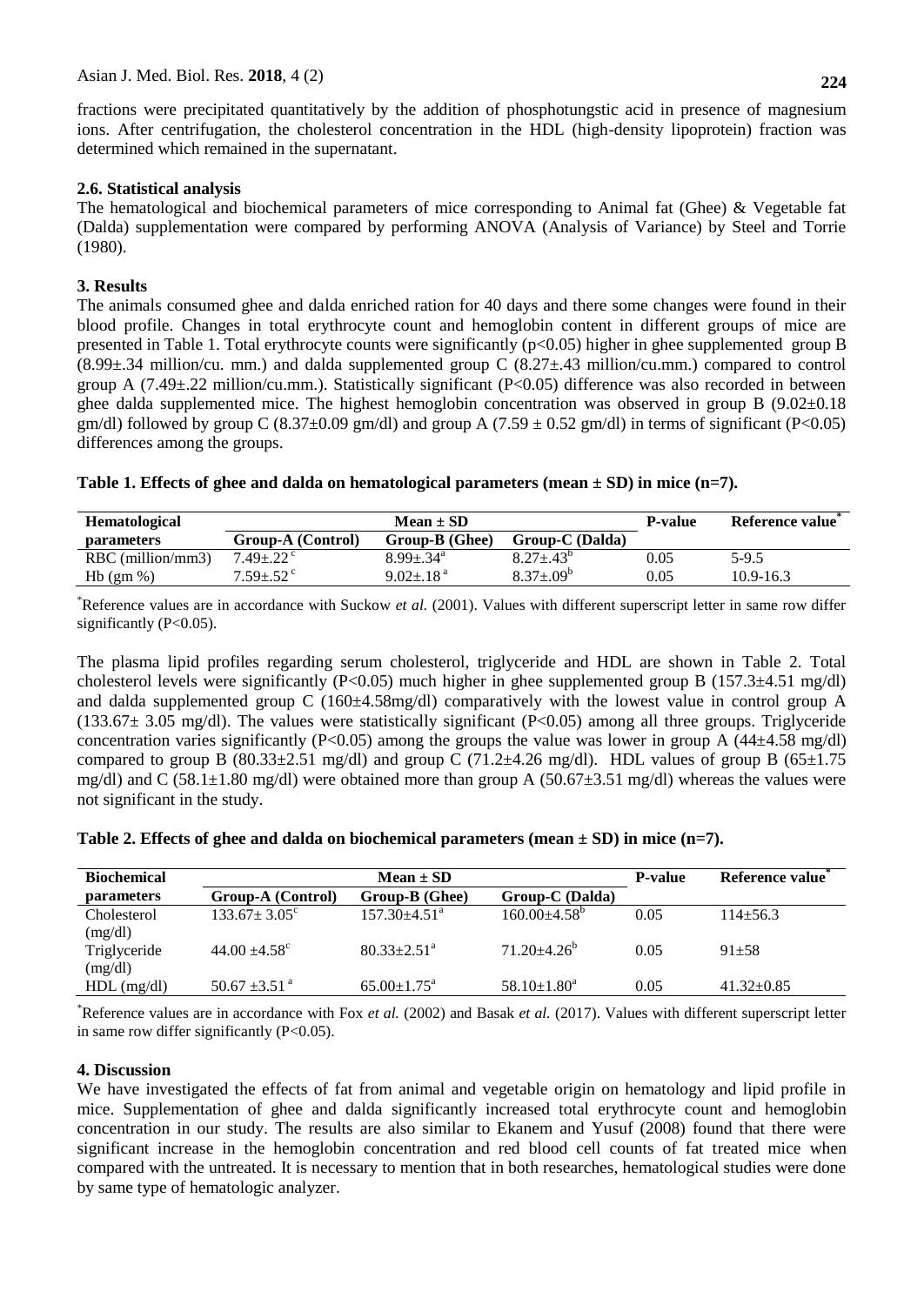Supplementation of ghee and dalda increased total serum cholesterol significantly in this study. These results agreed with findings reported that palm and soybean oil (Hoque *et al.,* 2018), high level of fish oil or fat in diet (Garg and Blake, 1997) increased the concentration of serum cholesterol. This result is also similar to Jeffery *et al.* (1996) observed that the serum total cholesterol concentrations raised in the animals fed the high-fat diets. In addition, some researchers demonstrated that hydrogenated vegetable fat (HVF) increased total blood cholesterol in mice (Estruch *et al.,* 2006; Stender and Dyerberg, 2003). Significant increased concentration of cholesterol was also found in rats fed on diet enriched with soybean oil (Rasel *et al.,* 2016). But Akter *et al.* (2013) and Rezq *et al.* (2010) stated that total cholesterol level was significantly higher in mice fed on animal fat diet compared with vegetable oil that is slightly contradicted with our study and that may be happened due to rearing the experimental mice for a long period.

The finding of increasing triglyceride supported by the study of Akter *et al.* (2013) who found that mice feed with ghee increased blood triglyceride level in mice at the age of 45 days and our research have done with the blood collected at the age of 40 days which are almost similar. This study also supported by Colandre *et al.* (2003) and Ibrahim *et al.* (2005) who showed that trans fatty acids increase triglyceride and more cholesterol was observed in the mice given animal fat. These results are in agreement with the study of Karanth and Jeevaratnam (2009) who found that intake of high fat diet significantly increased the plasma lipid profile including LDL but decrease HDL which is contradictory to our research. Some other findings also stated that animal and vegetable fat supplementation decrease HDL (Ibrahim *et al.,* 2005; Estruch *et al.,* 2006) but in this research, the measures of HDL values were insignificant among the mice groups which may reveal the same occurrence.

#### **5. Conclusions**

The research findings suggest that administration of ghee and dalda alter lipid profile as significant increased serum cholesterol and triglyceride. So, further investigation with large number of animals and more parameters will give precise information about the use of animal and vegetable fat as supplementation.

#### **Acknowledgements**

The authors would like to express their gratitude to the Department of Physiology, Bangladesh Agricultural University, Mymensingh, Bangladesh to execute this research work.

#### **Conflict of interest**

None to declare.

#### **References**

- Aguila MB, CC Loureiro, ADR Pinheiro and CA Mandarim-de-Lacerda, 2002. Lipid metabolism in rats fed diets containing different types of lipids. [Arq. Bras. Cardiol.](http://www.arquivosonline.com.br/2015/english/), 78: 32-8.
- Akter S, MA Miah, MAHNA Khan and MK Islam, 2013. Effects of estrogen and folic acid on high fat induced hypercholesterolemic mice. Br. Biotechnol. J., 3: 39-53.
- Basak A, LA Banu, N Ahmad and K Rafiq, 2017. Effect of sunflower oil supplementation in feed on body weight and hematobiochemical parameters in mice. Progress. Agric., 28: 36-41.
- Colandre ME, RS Diez and CA Bernal, 2003. Metabolic effects of trans fatty acids on an experimental dietary model. Bri. J. Nutr., 89: 631-639.
- Ekanem JT and OK Yusuf, 2008. Some biochemical and haematological effects of black seed (Nigella sativa) oil on *Trypanosoma brucei* infected rats. Afr. J. Biotechnol., 7: 153-157.
- Estruch R, MA Martinez-Gonzalez, D Corella, J Salas-Salvado, V Ruiz-Gutierrez, MI Covas, M Fiol, E Gomez-Gracia, MC Lopez-Sabater, E Vinyoles, F Aros, M Conde, C Lahoz, J Lapetra, G Saez and E Ros, 2006. Effects of a Mediterranean-style diet on cardiovascular risk factors: A randomized trial. Ann. Intern. Med., 145: 1-11.
- Fox JG, LC Anderson, FM Loew and FW, 2002. Quimby. Laboratory Animal Medicine; 2<sup>nd</sup> Edition, A volume in American College of Laboratory Animal Medicine.
- Garg ML and R Blake, 1997. Cholesterol dynamics in rats fed diets containing either fish oil or sunflower oil. Nutr. Res., 17: 485-492.
- Ghai CL, 1999. A text book of Practical Physiology; 7<sup>th</sup> Edition, Jaypee Brothers Medical Publishers (p) Ltd, New Delhi. 1999.
- Gondim PN, PV Rosa, D Okamura, VDO Silva, EF Andrade, DA Biihrer and LJ Pereira, 2018. Benefits of fish oil consumption over other sources of lipids on metabolic parameters in obese rats. Nutrients, 10: 65.